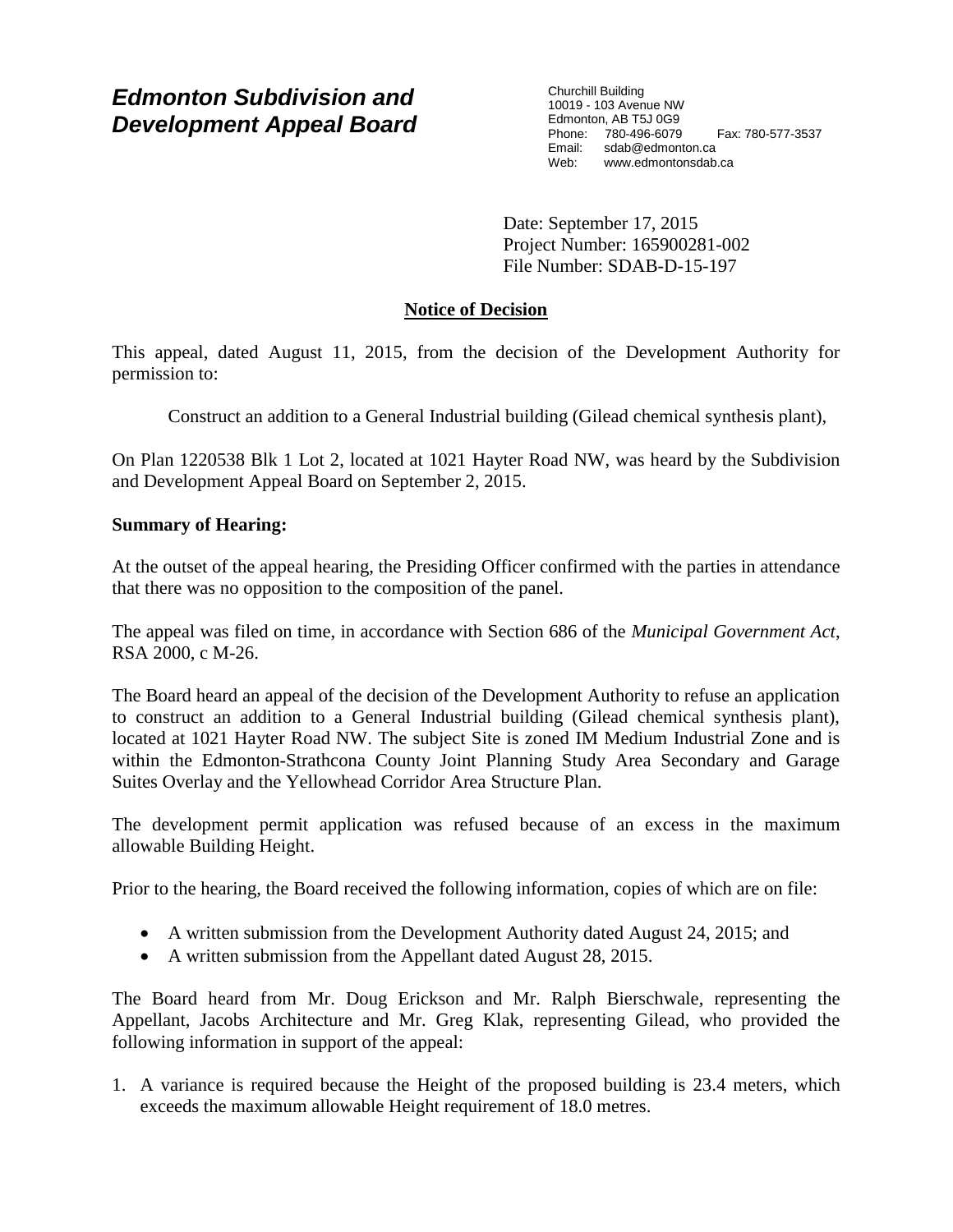- 2. The Height is required in order to install piping and equipment that will facilitate the safe operation of their chemical processing facility.
- 3. It would be impossible to comply with the maximum allowable Height requirement and ensure the safe operation of their business.
- 4. The extra Height will allow adequate space to be provided between the piping to allow servicing and maintenance.
- 5. Extended horizontal piping is not an option given the limited building footprint of the subject site.

They provided the following responses to questions:

- 1. There is an existing building on the subject site that is 1 metre lower than the Height of the proposed building.
- 2. Construction on that building began in 1995 and was completed in 1997. To the best of their knowledge, a variance for the maximum allowable Height requirement was not required.
- 3. The extra Height is required to facilitate the processing of chemicals and to address safety concerns. In case of a catastrophic event, space is required around the pipes for a "blast zone".
- 4. Reducing the building footprint or Height of the building would result in a 25 percent reduction in processing which is not acceptable.
- 5. Neighbouring business owners located north and east of the subject site were consulted. Many of them have structures of a similar Height or taller than the proposed building on their sites and they did not object to the required variance in Height.

The Board then heard from Mr. Paul Kowal, representing the Sustainable Development Department from the City of Edmonton, who provided the following responses to questions:

- 1. He could not provide any information regarding the existing building on site that was constructed in 1995. He did not review the history of the site because the development permit application was refused.
- 2. He would have allowed the variance in the maximum allowable Height if Development Officers had the authority to vary maximum allowable Height.
- 3. The variance would have been granted because of the constraints placed on the site by the tight building footprint.
- 4. It would be a hardship for this business to install horizontal piping instead of vertical piping because it would not meet their business requirements.
- 5. He could not provide any information regarding the rationale for the maximum allowable 18.0 metre building Height requirement in the IM Medium Industrial Zone.
- 6. There is no requirement to notify neighbouring municipalities about the required variance.
- 7. Environmental concerns fall under the authority of the Provincial Government.
- 8. Environmental regulations are typically addressed in the planning stages prior to the application for a development permit.

Mr. Erickson had nothing further to add in rebuttal

## **Decision:**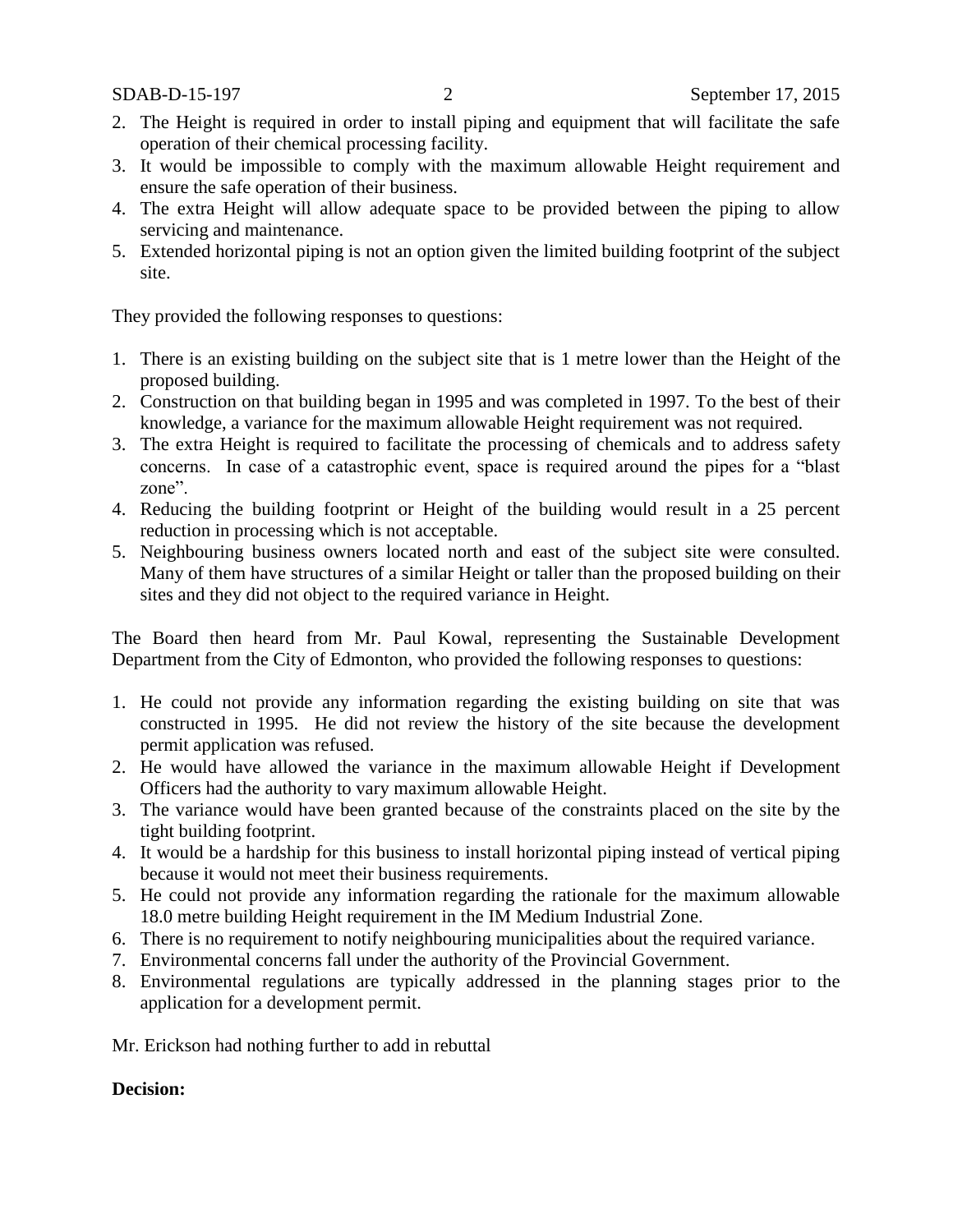The appeal is **ALLOWED** and the decision of the Development Authority is **REVOKED**. The development is **GRANTED** as applied for to the Development Authority, subject to the following **CONDITIONS**:

- 1. PRIOR TO THE RELEASE OF DRAWINGS FOR BUILDING PERMIT REVIEW, the Applicant or property owner shall pay a Sanitary Sewer Trunk Fund fee of \$30,431.74. All assessments are based upon information currently available to the City. The SSTF changes are quoted for the calendar year in which the development permit is granted. The final applicable rate is subject to change based on the year in which the payment is collected by the City of Edmonton.
- 2. PRIOR TO THE RELEASE OF DRAWINGS FOR BUILDING PERMIT REVIEW, the property owner shall enter into a Servicing Agreement to pay the applicable Sanitary Servicing Strategy Expansion and Permanent Area Contribution Assessments as follows:
	- EA (SESS): \$20,426/ha
	- There may also be PAC over-expenditure payment which can only be determined at the time the applicant/owner is ready to enter into a servicing agreement.

The PACs must be paid by entering into a servicing agreement, which will be prepared by the Sustainable Development. The applicant/owner should contact Jordan Wacher (780-442-7042), upon issuance of the Development Permit when he/she is ready to initiate the servicing agreement and make payment.

The assessment area is 4.1108 ha (4.3583 - 0.0539 ha - 0.1936 ha). There are two previous Servicing Agreements for this property (Clover Bar Industrial PAC-199 & Clover Bar Area PAC-297) for a total assessment area of  $0.2475$  ha  $(0.0.0539$  ha  $+ 0.1936$  ha). The total area of Plan 122 0538 Blk 1 Lot 2 is 4.3583 ha and is obtained from the City's information computer program called POSSE.

The above is for information purposes. The rates shown are the year 2015 rates. The final PAC and EA amounts will be based on the prevailing rates at the time the applicant/owner pays and enters into a servicing agreement with the City.

Should such information change in the future, a new assessment will have to be made.

In addition to the above items, if required, the applicant/owner shall pay for the installation cost of sewer services to property line. For detail, please contact Derek Kucy of Public Services Section at 7804965450.

More information about PAC, EA, and SSTC assessments can be found on the City of Edmonton's website: www.edmonton.ca

- 3. All access locations and curb crossings shall have the approval of the City Transportation and Streets Department prior to the start of construction. Reference Section 53(1).
- 4. Access from the site to Hayter Road exists, as shown on Enclosure I. Any modification to the existing accesses requires the review and approval of Transportation Services.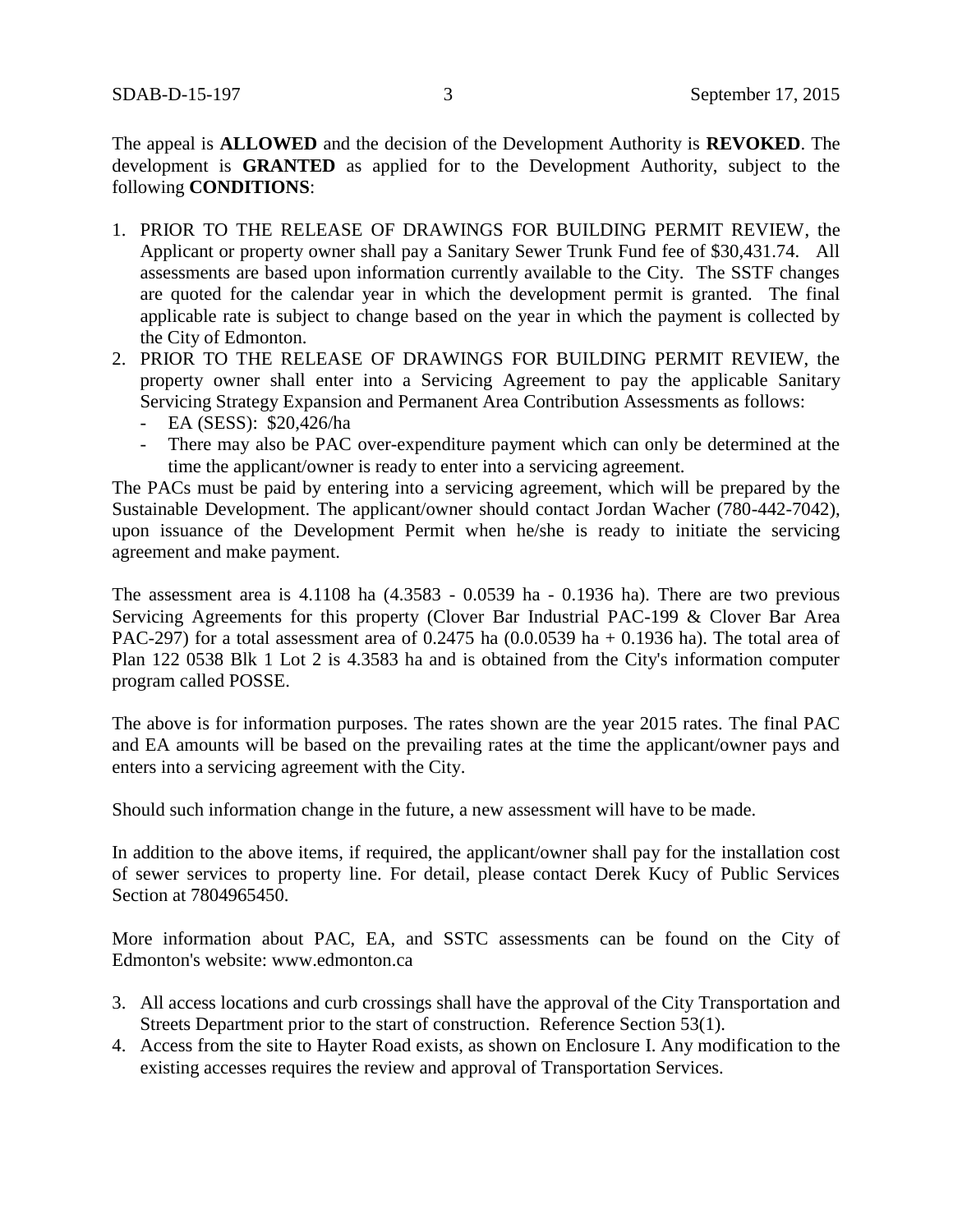- 5. The proposed gate must not swing out over road right-of-way, as shown on Enclosure I. It must either swing into the property or slide along the fence. No objects are permitted to encroach onto, over or under road right-of-way.
- 6. Any boulevard damage occurring as a result of construction traffic must be restored to the satisfaction of Transportation Services, as per Section 15.5(f) of the Zoning Bylaw. The boulevard will be inspected by Transportation Services prior to construction, and again once construction is complete. All expenses incurred for repair are to be borne by the owner.
- 7. All activities or operations of the proposed development shall comply to the standards prescribed by the Province of Alberta pursuant to the Environmental Protection and Enhancement Act and the regulations pertaining thereto.
- 8. The development shall comply with the performance standards for the IM District in accordance to Section 57 of the Edmonton Zoning Bylaw. (Reference Section 410.4(4)).
- 9. An approved Development Permit means that the proposed development has been reviewed only against the provisions of the Edmonton Zoning Bylaw. It does not remove obligations to conform with other legislation, bylaws or land title instruments such as the Municipal Government Act, the ERCB Directive 079, the Edmonton Safety Codes Permit Bylaw or any caveats, covenants or easements that might be attached to the Site.

Notes:

- i) Signs require separate Development Applications.
- ii) A Building Permit is required for any construction or change in use of a building. For a building permit, and prior to the Plans Examination review, you require construction drawings and the payment of fees. Please contact the 311 Call Centre for further information.
- iii) The City of Edmonton does not conduct independent environmental checks of land within the City. If you are concerned about the suitability of this property for any purpose, you should conduct your own tests and reviews. The City of Edmonton, in issuing this Development Permit, makes no representations and offers no warranties as to the suitability of the property for any purpose or as to the presence or absence of any environmental contaminants on the property.

In granting the development the following variance to the *Edmonton Zoning Bylaw* is allowed:

Section 420.4(4) is varied to allow a maximum building Height of 23.4 metres.

#### **Reasons for Decision:**

The Board finds the following:

- 1. The proposed development is a Permitted Use in the IM Medium Industrial Zone.
- 2. The variance in the maximum allowable Height of the proposed building has been granted for the following reasons:
	- a) Even though the required variance is 5.4 metres, the proposed building is only 1 metre taller than an existing building on the subject site that was built in 1995.
	- b) The Board accepts the evidence of the Appellant that the extra Height is required to accommodate business operations and to address safety considerations.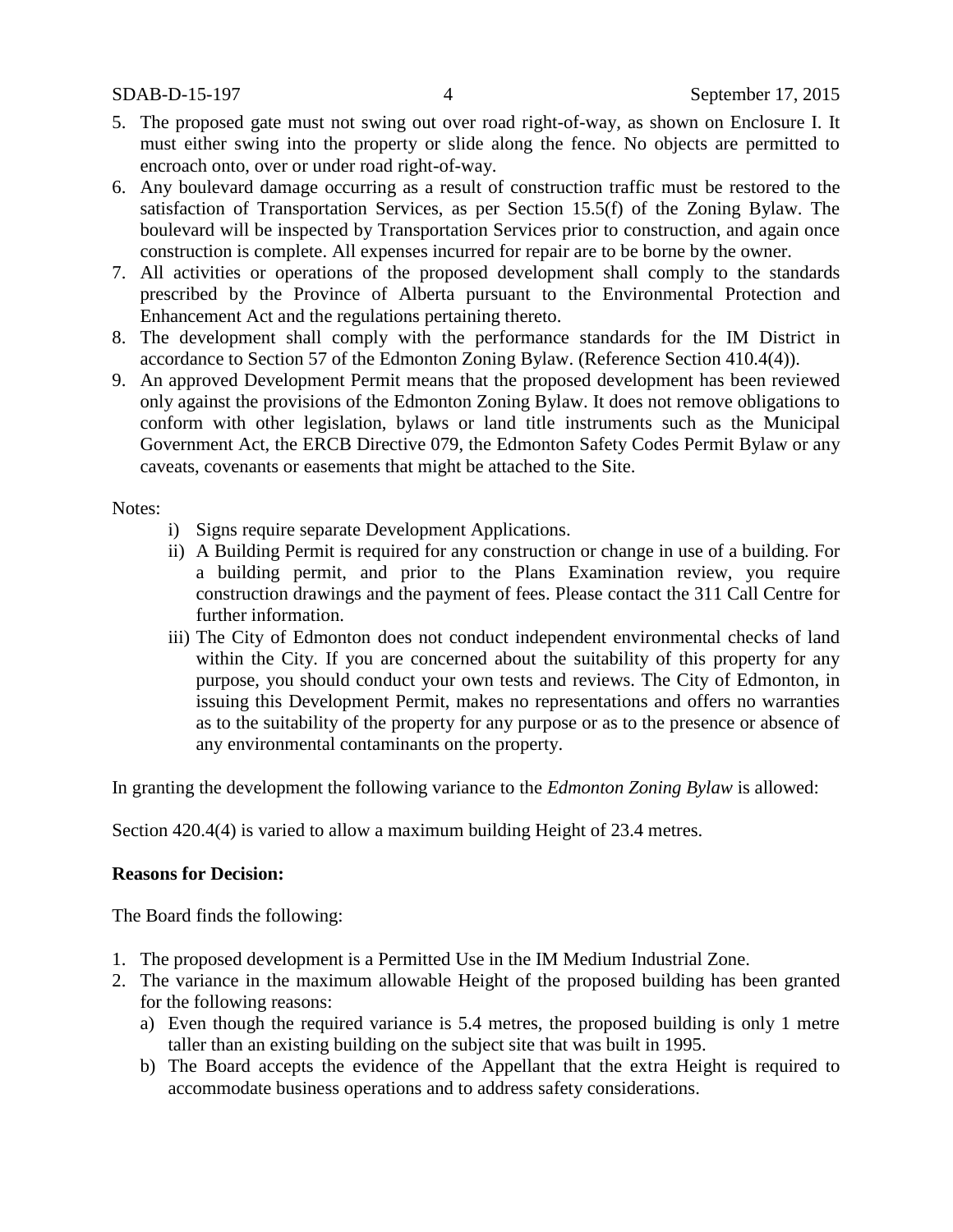- c) The limited building footprint does not allow the design of a building to accommodate horizontal piping that will meet the needs of the Appellant.
- d) The Development Officer confirmed that the development permit would have been issued with a variance in the maximum allowable Building Height if Development Officers had the authority to vary Height.
- e) The Height of the proposed building is characteristic of the area, which is comprised of businesses with structures of a similar or greater Height on their sites.
- f) The Appellant discussed the required variance with three neighbouring business owners who had no concerns with the proposed development.
- g) There were no letters of opposition received and no one appeared in opposition to the proposed development.
- 3. For the above reasons, it is the opinion of the Board that the proposed development will not unduly interfere with the amenities of the neighbourhood, nor materially interfere with or affect the use, enjoyment or value of neighbouring parcels of land.

## **Important Information for the Applicant/Appellant**

- 1. This is not a Building Permit. A Building Permit must be obtained separately from the Sustainable Development Department, located on the  $5<sup>th</sup>$  Floor, 10250 – 101 Street, Edmonton.
- 2. Obtaining a Development Permit does not relieve you from complying with:
	- a) the requirements of the *Edmonton Zoning Bylaw*, insofar as those requirements have not been relaxed or varied by a decision of the Subdivision and Development Appeal Board;
	- b) the requirements of the *Alberta Safety Codes Act*, RSA 2000, c S-1;
	- c) the requirements of the *Permit Regulation*, Alta Reg 204/2007;
	- d) the requirements of any other appropriate federal, provincial or municipal legislation; and
	- e) the conditions of any caveat, covenant, easement or other instrument affecting a building or land.
- 3. When an application for a Development Permit has been approved by the Subdivision and Development Appeal Board, it shall not be valid unless and until any conditions of approval, save those of a continuing nature, have been fulfilled.
- 4. A Development Permit will expire in accordance to the provisions of Section 22 of the *Edmonton Zoning Bylaw 12800*, as amended.
- 5. This decision may be appealed to the Alberta Court of Appeal on a question of law or jurisdiction under Section 688 of the *Municipal Government Act*, RSA 2000, c M-26. If the Subdivision and Development Appeal Board is served with notice of an application for leave to appeal its decision, such notice shall operate to suspend the Development Permit.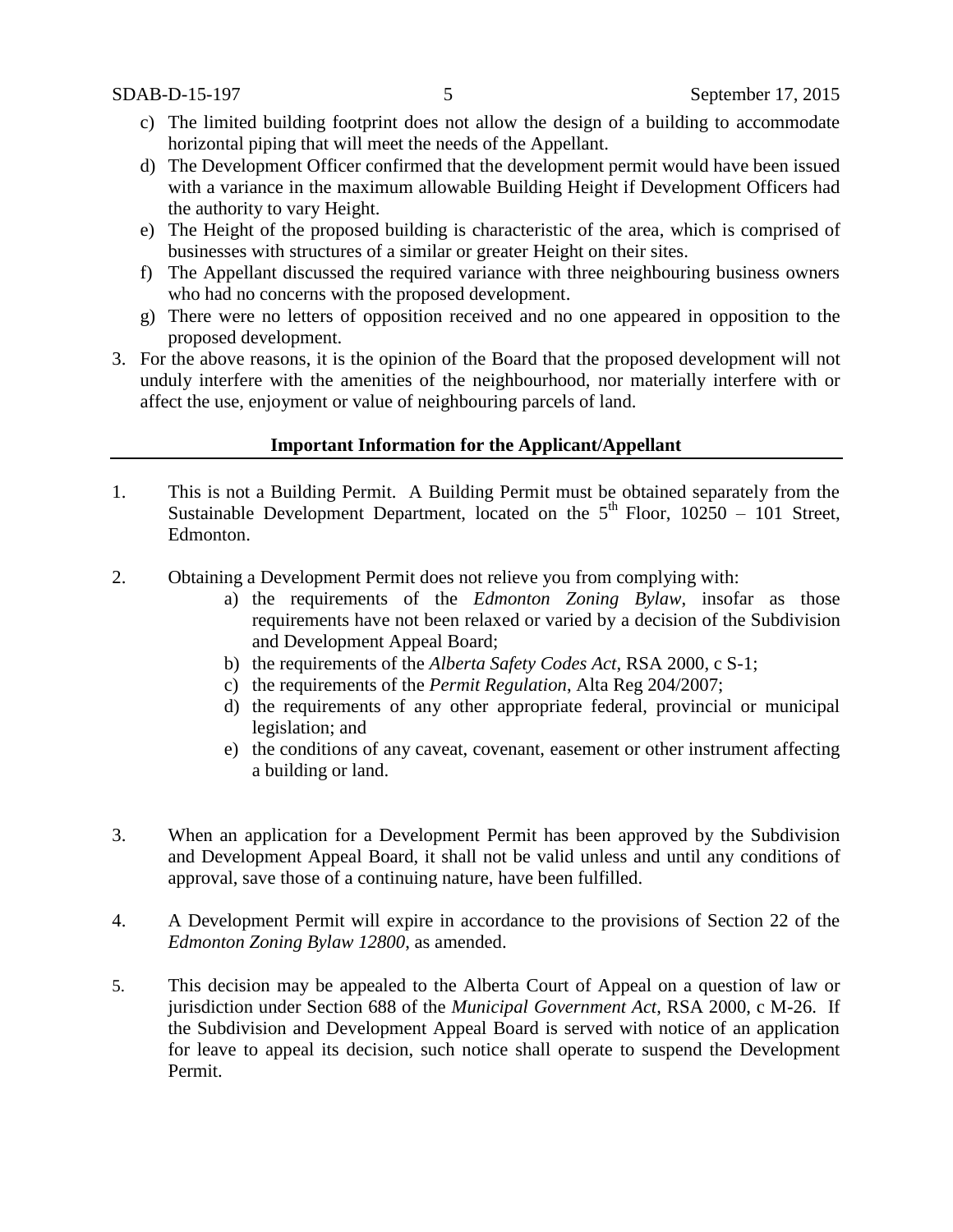6. When a decision on a Development Permit application has been rendered by the Subdivision and Development Appeal Board, the enforcement of that decision is carried out by the Sustainable Development Department, located on the 5th Floor, 10250 – 101 Street, Edmonton.

*NOTE: The City of Edmonton does not conduct independent environmental checks of land within the City. If you are concerned about the stability of this property for any purpose, you should conduct your own tests and reviews. The City of Edmonton, when issuing a development permit, makes no representations and offers no warranties as to the suitability of the property for any purpose or as to the presence or absence of any environmental contaminants on the property.*

Wington Tottel

Mr. W. Tuttle, Presiding Officer Subdivision and Development Appeal Board

c.c. Gilead, Attn: Mr. Klak and Mr. Zhang City of Edmonton, Sustainable Development Department, Attn: Mr. P. Kowal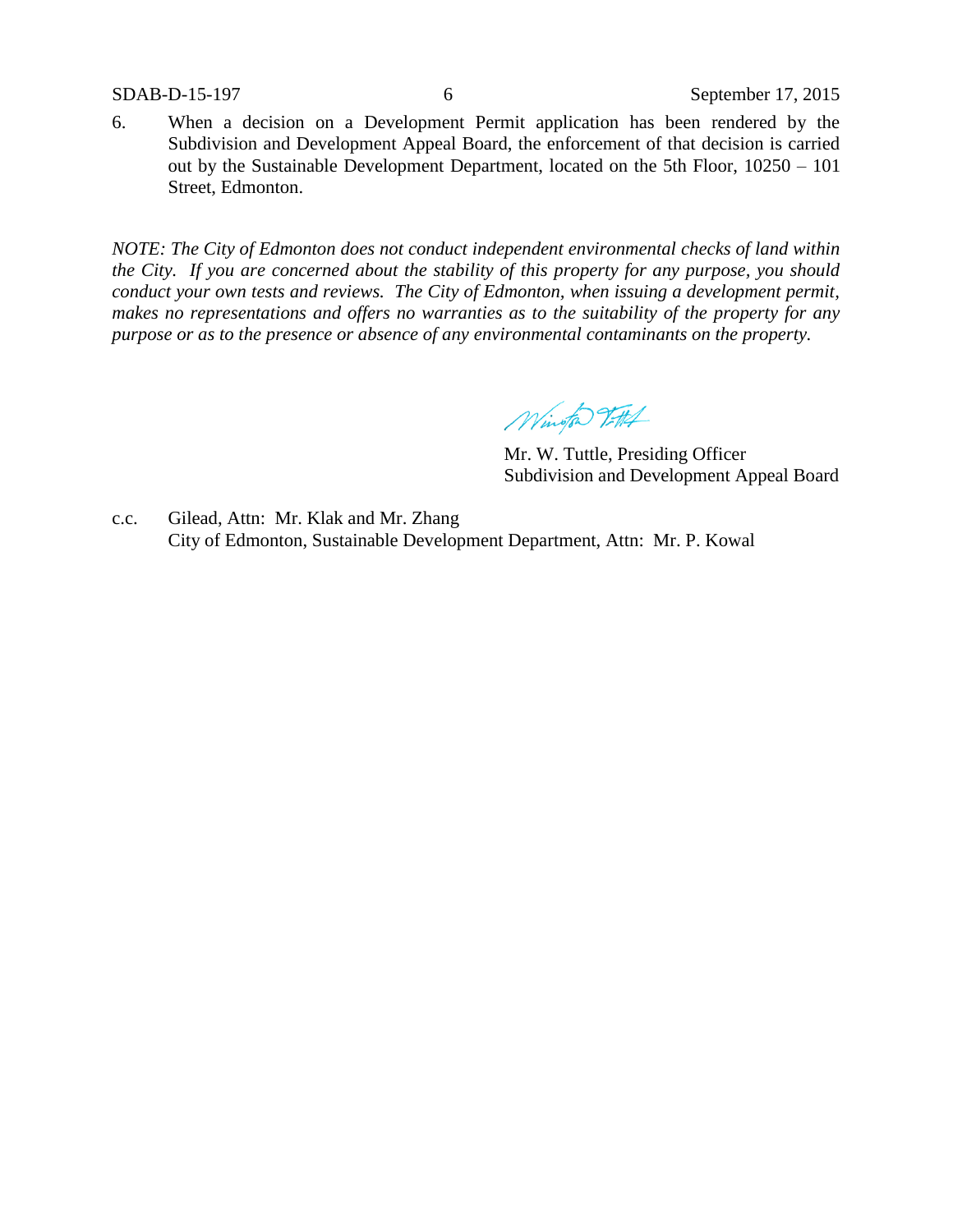# *Edmonton Subdivision and Development Appeal Board*

Churchill Building 10019 - 103 Avenue NW Edmonton, AB T5J 0G9 Phone: 780-496-6079 Fax: 780-577-3537 Email: sdab@edmonton.ca Web: www.edmontonsdab.ca

Date: August 27, 2015 Project Number: 170501713-001 File Number: SDAB-D-15-179

# **Notice of Decision**

This appeal dated July 21, 2015, from the decision of the Development Authority for permission to:

Construct exterior alterations (extension of front Driveway) to a Single Detached House

on Plan 8021673 Blk 28 Lot 57, located at 4640 - 26 Avenue NW, was heard by the Subdivision and Development Appeal Board on August 12, 2015 and September 3 or 4, 2015.

# *August 12, 2015 Hearing:*

# **Summary of Hearing:**

At the outset of the hearing, the Presiding Officer noted that the Appellant was not in attendance at the hearing. Support staff for the Subdivision and Development Appeal Board contacted the Appellant, who indicated that she had misunderstood the Notice of Hearing letter and did not realize that the hearing would provide an opportunity for her to answer questions from the Board to clarify her position.

The Appellant requested a tabling of the hearing until September 2 or 3, 2015 so that she could be in attendance.

Ms. Hetherington, representing the City of Edmonton's Sustainable Development Department, was notified by email regarding the tabling request. Her email response indicated that she had no objections to the tabling request.

# **Motion:**

SDAB-D-179 shall be TABLED to September 2 or 3, 2015.

# **Decision:**

SDAB-D-15-179 shall be tabled to September 2 or 3, 2015 at the verbal request of the Appellant, to which the City of Edmonton's Sustainable Development Department provided no objections.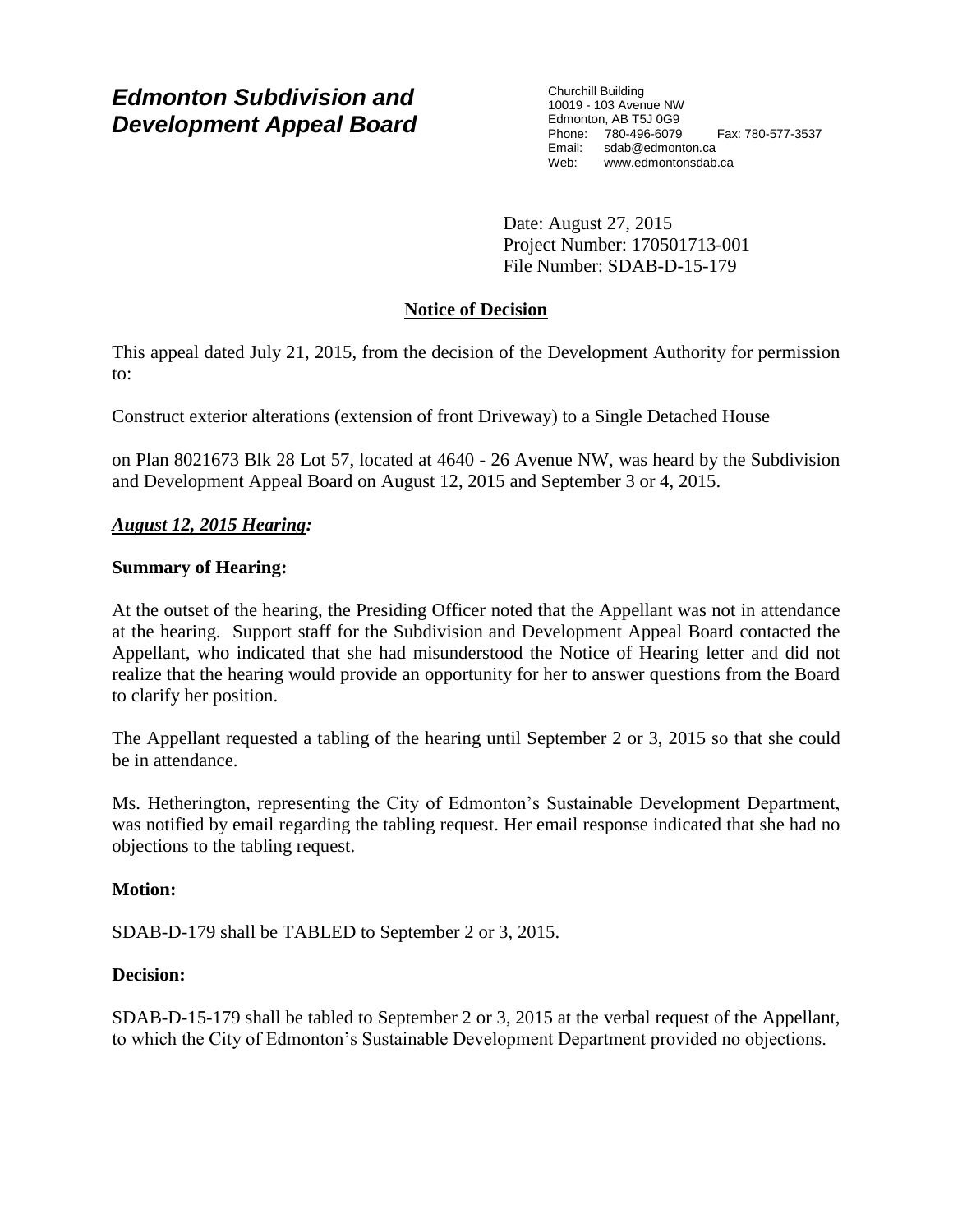#### **Reasons for Decision:**

The Board finds the following:

- 1. The Appellant received the Notice of Hearing letter, but did not fully understand her right to be heard before an impartial panel at the hearing.
- 2. Upon being told by support staff for the Board that the hearing would provide her an opportunity to clarify her position and answer questions from the Board, the Appellant requested that the matter be tabled so that she could attend in person.
- 3. This is the first tabling request from the Appellant.
- 4. The Sustainable Development Department did not object to the tabling request.
- 5. There will be no prejudice to either the Appellant or the Sustainable Development Department should the matter be tabled.

## *September 2, 2015 Hearing:*

## **Motion:**

SDAB-D-15-179 shall be raised from the table

#### **Summary of Hearing:**

At the outset of the appeal hearing, the Presiding Officer confirmed with the parties in attendance that there was no opposition to the composition of the panel.

The appeal was filed on time, in accordance with Section 686 of the *Municipal Government Act*, RSA 2000, c M-26.

The Board heard an appeal of the decision of the Development Authority to refuse an application to construct exterior alterations (extension of front Driveway) to a Single Detached House, located at 4640 - 26 Avenue NW. The subject Site is zoned RF4 Semi-Detached Residential Zone.

The development permit was refused because parking spaces shall not be located within a Front Yard, the driveway shall lead directly from the roadway to the required Garage or Parking Area, and no Parking Area in any Zone shall be located within the Front Yard.

Prior to the hearing the following information was provided to the Board, copies of which are on file:

- Written submission from the Development Authority dated August 31, 2015; and
- On-line response from an affected property owner who resides within the 60 metre radius in opposition to the proposed development.

The Board heard from Mr. Rajeev Garg, who made the following points in support of the appeal: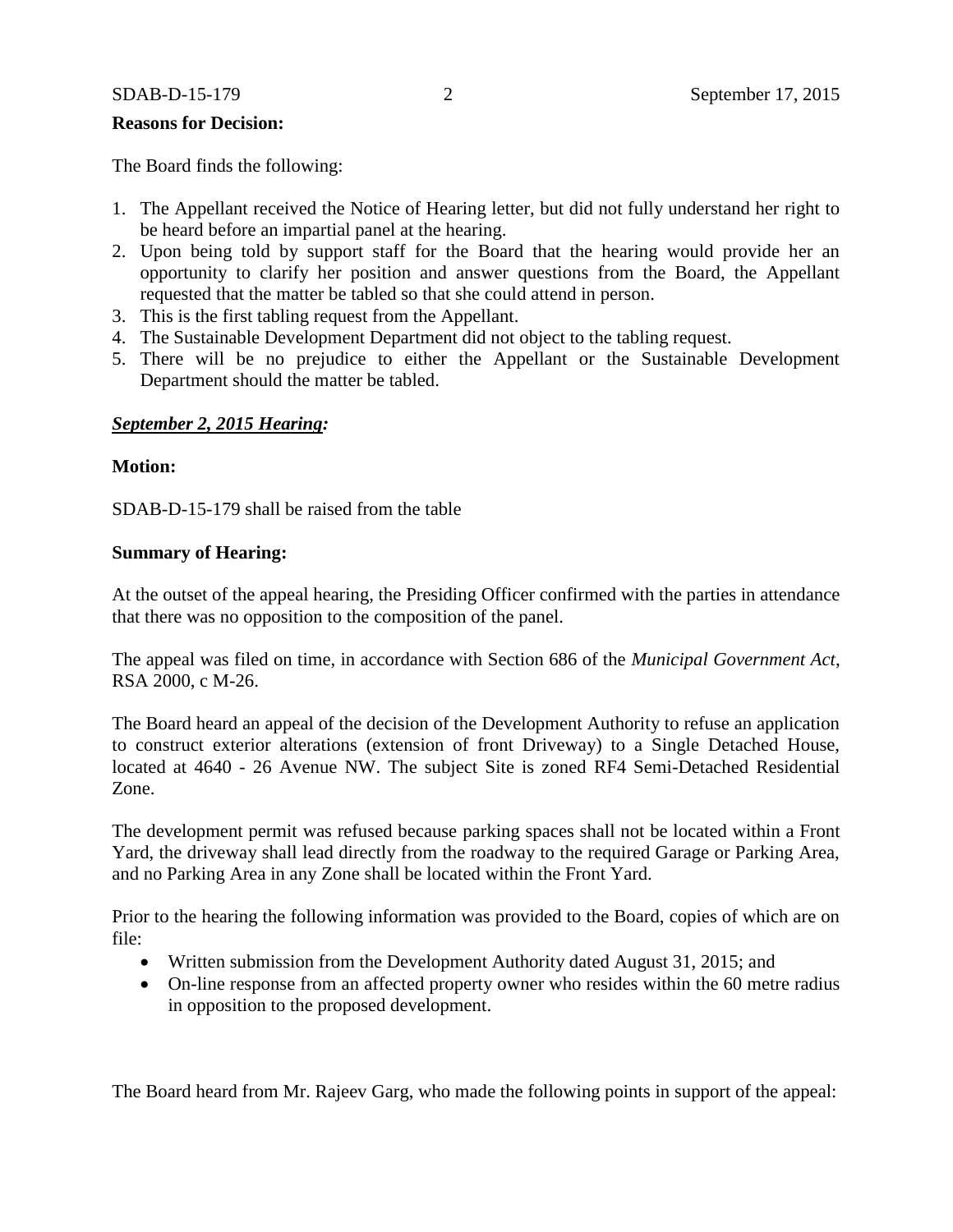- 1. Parking vehicles at the rear of his property is a challenge during the winter months because of the buildup of snow in the rear lane and the slope of his driveway.
- 2. He wants to extend his walkway because there is a seasonal parking ban on the street in front of his house, which creates a hardship. The extension will allow him to park a vehicle in the Front Yard.
- 3. He owns four vehicles that they use to get to and from work.
- 4. Up until 2 or 3 years ago, he could park on the front street because there were no parking restrictions.
- 5. His neighbour to the west has a front parking pad and a rear detached garage.
- 6. There is an existing walkway that leads to his front door.
- 7. He would like to extend the walkway so that it is wide enough to park a vehicle.

Mr. Garg provided the following responses to questions from the Board:

- 1. Three people currently live at his residence.
- 2. He has a total of four vehicles to park at the subject site. He parks two vehicles inside the detached garage but he cannot park any vehicles on the rear driveway behind the garage because of the slope of the driveway.
- 3. He confirmed that the walkway leading to the front door of the house is approximately  $4\frac{1}{2}$ feet wide.
- 4. The front driveway on his neighbour's property does not lead to the rear detached garage.
- 5. He currently parks in the Front Yard with the use of a rubber mat because there is no curb cut.
- 6. He owned two vehicles when he purchased this property in 2005, and the seasonal parking ban for the front street did not come into effect until 2009 or 2010.
- 7. The implementation of the seasonal parking ban is based on the amount of snowfall, but it typically comes into effect 3 to 4 times per week.
- 8. It was his opinion that his lot is not too narrow to accommodate vehicle parking in the Front Yard.

The Board expressed concern for pedestrian safety that could result from parking a vehicle in the Front Yard of the subject property.

The Board heard from Ms. Hetherington, representing the Sustainable Development Department, who provided the following information:

- 1. Her concerns are outlined in her written submission, a copy of which has been filed with the Board.
- 2. A front Driveway is atypical of this neighbourhood.
- 3. This neighbourhood is comprised of narrow lots. If this extension is approved, it would result in a 0.3 metre setback from the immediately adjacent property to the west, a 3.1 metre wide driveway and a 5.6 metre wide Front Yard, which is not characteristic of the neighbourhood.
- 4. It was her opinion that there is no unnecessary hardship for the property owner.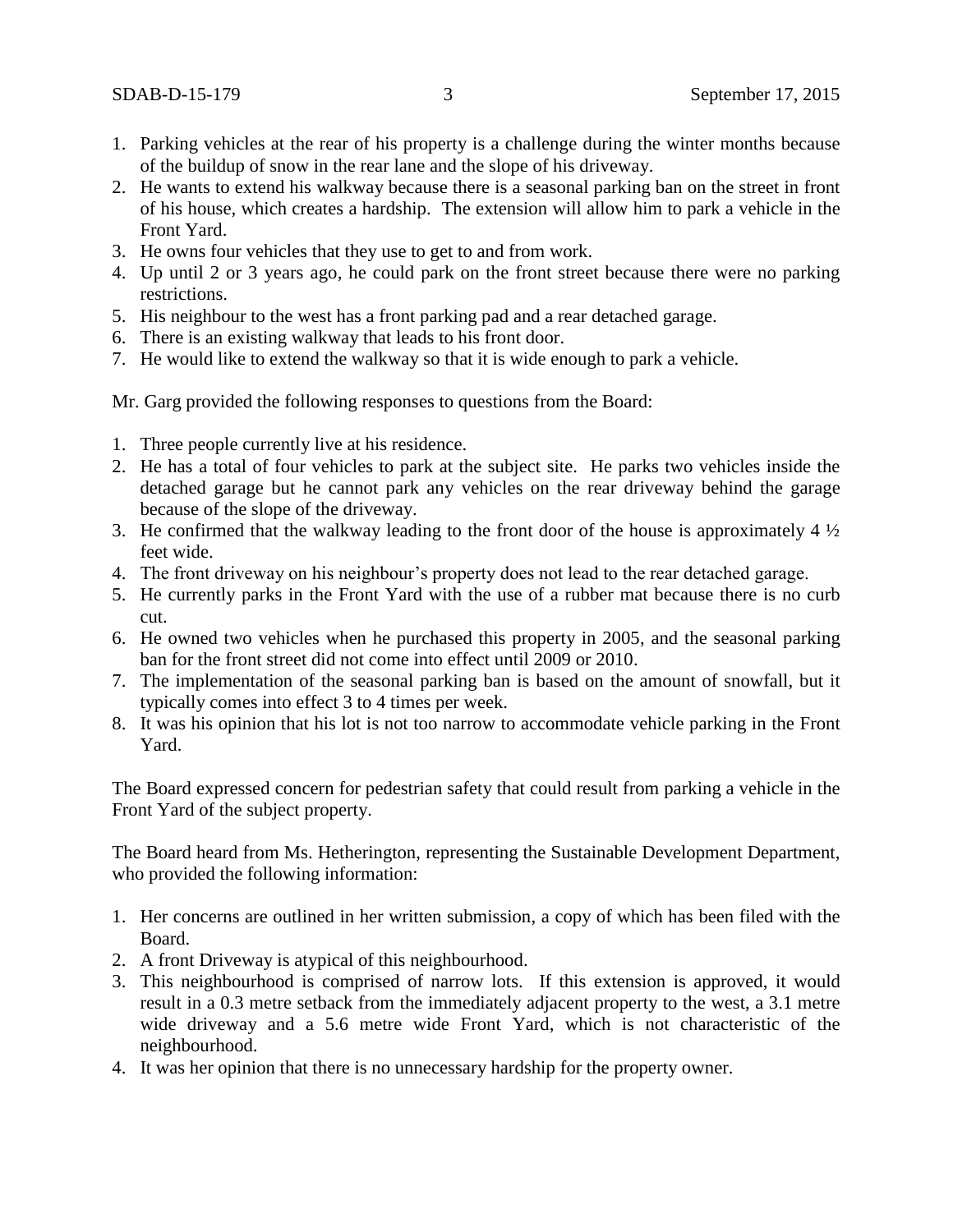- 5. The driveway on the immediately adjacent property to the west was approved in1991 and the Bylaw has subsequently been amended. The same development would in all probability be refused today.
- 6. In her opinion, the safety concern raised by the Board is valid.

In rebuttal, Mr. Garg made the following points:

- 1. He questioned why his neighbour is allowed to have a front driveway while his application was refused.
- 2. Parking four vehicles at his residence is a necessity.
- 3. There is no curb cut at the front of his property.

## **Decision:**

The appeal is **DENIED** and the decision of the Development Authority **CONFIRMED**. The development is **REFUSED**

#### **Reasons for Decision:**

The Board finds the following:

- 1. The proposed development is accessory to a Permitted Use in the RF4 Semi-detached Residential Zone.
- 2. The Board accepts the following evidence provided by the Development Authority:
	- a) There is no unnecessary hardship particular to the Site because this lot is typical in size and shape to the surrounding lots on the block.
	- b) There is a rear detached Garage accessed by a Driveway off the rear lane.
	- c) There are only a few properties in this neighbourhood with existing front driveways and the majority of these properties do not have rear parking, rear detached garages or rear lane access.
	- d) The existing front Driveway on the immediately adjacent property to the west was approved in 1991. Although it does not comply with the current Bylaw regulations, the driveway leads to the side of the house, allowing vehicles to be parked away from any neighbouring property which reduces the impact to the neighbourhood.
	- e) The proposed driveway would create parking directly in the Front Yard of the subject lot.
	- f) The subject lot is considerably narrower than any of the other lots on this block and is too narrow to accommodate a front driveway.
- 3. The Appellant failed to provide any planning reasons that would allow the Board to grant the required variances.
- 4. Based on a review of the photographic evidence provided, the proposed development is not characteristic of this neighbourhood.
- 5. The most affected property owner provided written opposition to the proposed development.
- 6. The development of a parking pad in the Front Yard could result in safety concerns for pedestrians and vehicles in this neighbourhood.